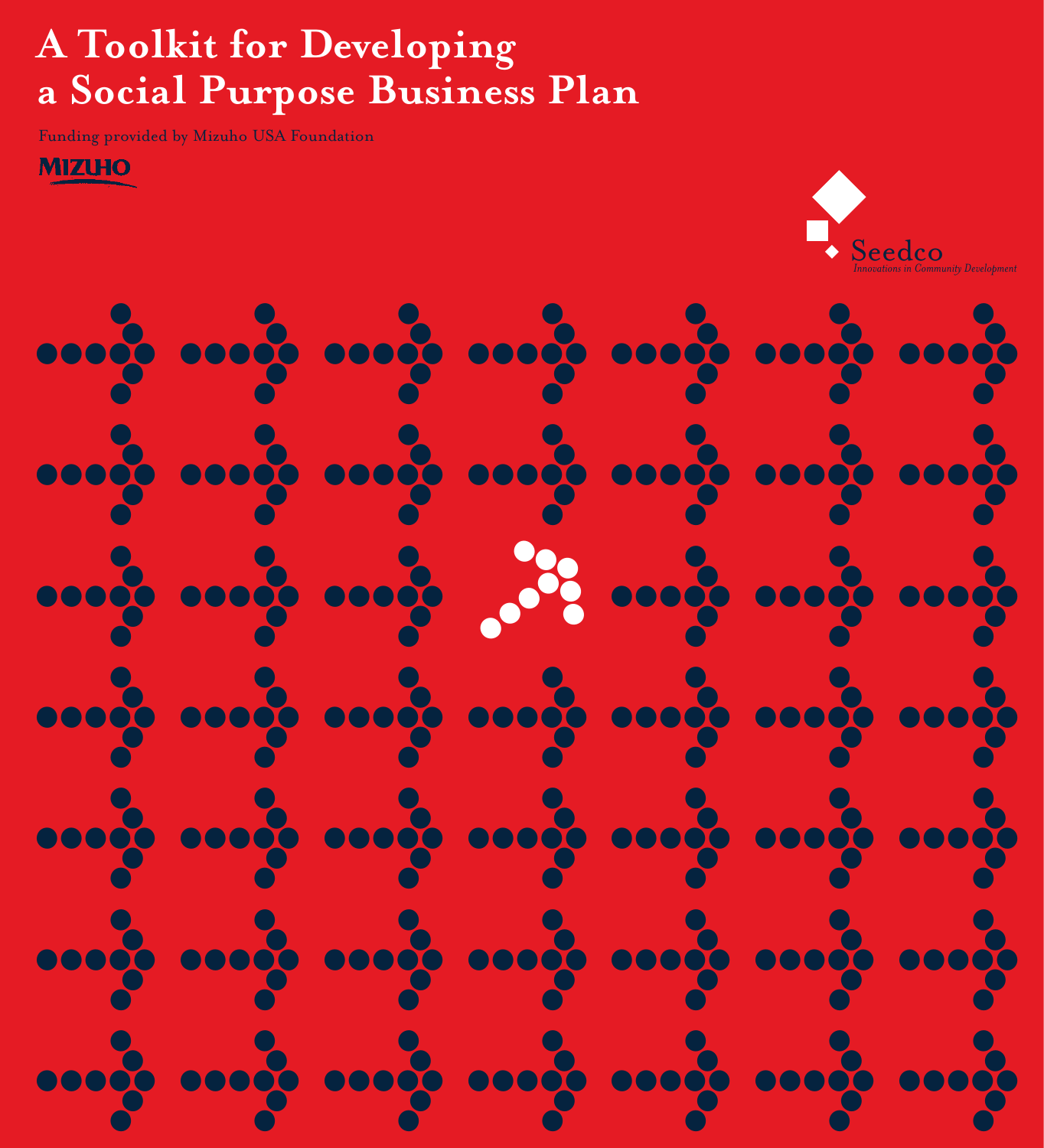## **Foreword and Acknowledgements**

A Toolkit for Developing a Social Purpose Business Plan grows out of Seedco's recognition that many nonprofits are eager to launch business ventures but lack targeted resources to help them through the planning process. Over the past three years, the Nonprofit Venture Network (NVN) has provided intensive technical assistance to 21 nonprofit organizations in New York City and Tampa Bay and has conducted introductory workshops with more than 250 nonprofits interested in developing social purpose businesses. Based on our experience and expertise, we designed this step-by-step business planning guide especially for nonprofit organizations. It is our hope that it becomes a valuable resource to organizations exploring the possibility of social enterprise and to more seasoned entrepreneurs.

The Toolkit was created under the supervision of Jaycee Pribulsky, Senior Program Manager. Content was developed by a Seedco team including Sarah Eisinger and Rosanna Perry-Stephens, and led by Dawn Techow. A team of Seedco staff including Tracey Allard, Khary Cuffe, Rachel Bluestein and Nikhil Gadkari reviewed the document and provided insightful feedback. Asif Karmally, an intern from the New York University, Stern School of Management also assisted in writing and editing this document. Mimi Grinker and Betty Rauch kindly edited and produced the document. Giona Maiarelli of Maiarelli Rathkopf Design designed the Toolkit with assistance from Josh Reisner at Seedco.

Special thanks to Karen Overton, Executive Director of Recycle-A-Bicycle, for graciously allowing us to pick apart her business plan and use it as an example. She has been a strong supporter of the Nonprofit Venture Network and we value her enthusiasm and dedication to social enterprise.

The development of the Toolkit would not have been possible without support from the Mizuho USA Foundation. We are especially thankful to the foundation's Executive Director, Lesley Harris Palmer, for her support of the Nonprofit Venture Network since its inception.

NVN has also been supported by the MetLife Foundation, the United Way of New York City, the Eckerd Family Foundation and the World Trade Center Small Business Fund.

DIANE BAILLARGEON *President* Seedco and the Non-Profit Assistance Corporation January 2004

i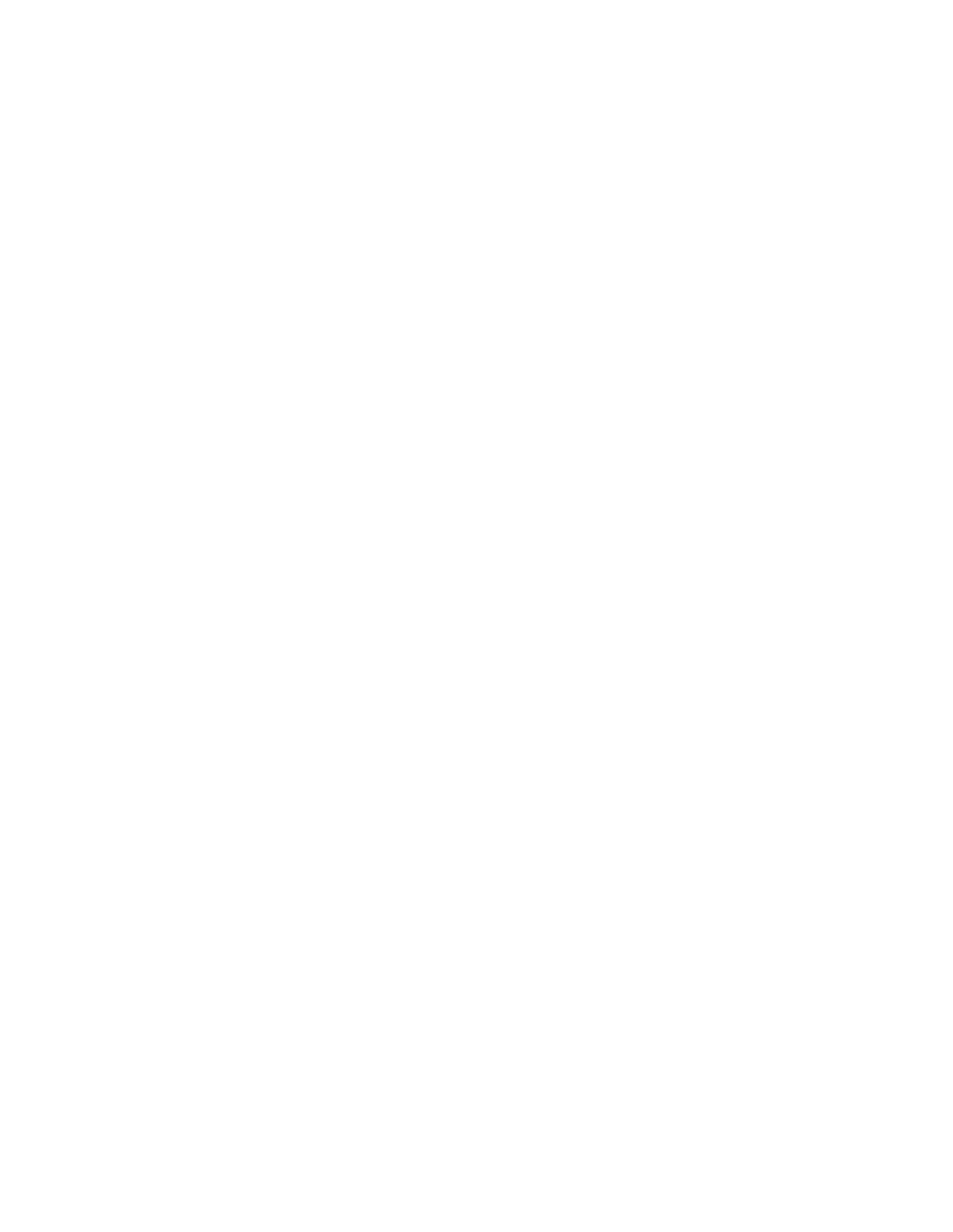## **Social Purpose Business Development: How to Use this Toolkit**

#### **Why a Social Purpose Business Planning Toolkit?**

A social purpose business is a business activity started by a nonprofit organization that applies market-based solutions for the purposes of furthering the mission of the organization, generating income, and addressing social needs. Over the past five years, the social enterprise field has grown significantly. Nonprofits are seeking innovative methods of diversifying their revenues and building more sustainable organizations. As a result, nonprofits are seeking assistance in developing and launching these ventures.

While starting a social purpose business shares many characteristics with developing a traditional small business venture, there are marked differences. Most importantly, you are not an individual entrepreneur. You have stakeholders and clients, funders and staff who follow a mission to provide a needed service to the community. All of these constituents have opinions and ideas about how the organization should best use its resources. In addition, decision-making may happen at multiple levels, the organizational culture may be resistant to becoming more businesslike and staff may fear mission creep. On the flip side, as an organization rather than an individual, you may have access to more resources, be able to build a planning team consisting of diverse backgrounds and expertise, and have a proven reputation in the community.

This Social Purpose Business Planning Toolkit takes the organization into consideration throughout the planning process. In addition, the Business Plan you develop with this toolkit will highlight the social components and social outcomes of the business. As a communications tool, these sections are important to your staff, Board and clients as they show the way that the organization and clients will benefit. In addition, these sections are important to socially conscious funders who are seeking a social return on their investments.

#### **Who Should Use this Toolkit?**

The Social Purpose Business Planning Toolkit is designed for nonprofit organizations that are considering starting a revenue-generating activity or a business venture. The toolkit begins with the assessment of an idea in the context of your organization, so to begin, you will need to have a few ideas percolating. In addition, organizations that are currently operating a business might use the Toolkit as a guide for developing a plan for expansion or for revising their business model.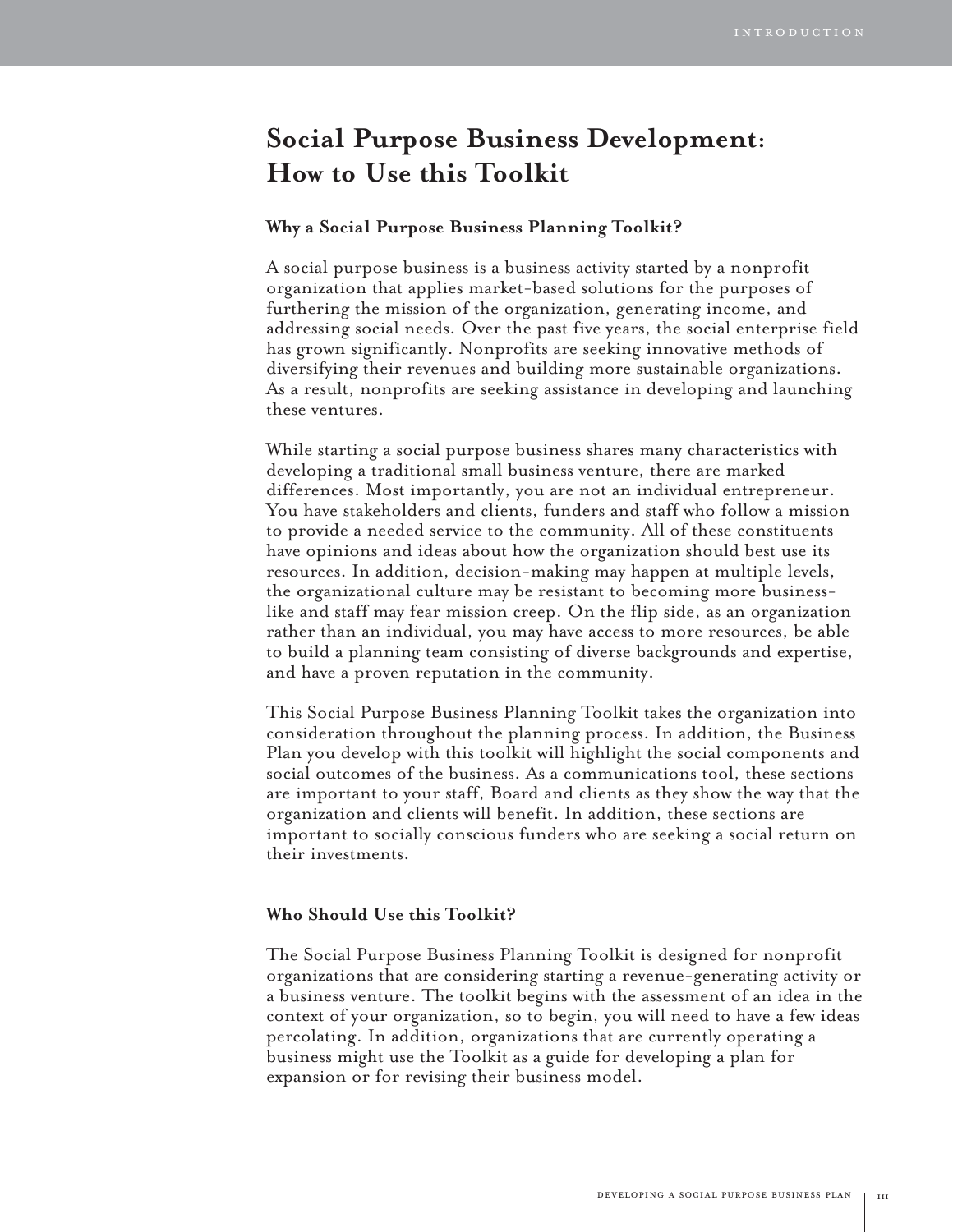#### **Developing a Business Plan**

Developing a business plan is an exciting, but challenging process. Developing your business and then writing the business plan can take anywhere from several months to over a year. Staff time, organizational resources, outside consultants or experts in the field are required for the process. In the end, the business plan serves as both a communications tool and a management tool to evaluate your performance and revise your assumptions. It will justify the risks and explain the rewards associated with the business. A good business plan will:

- Illustrate demand for your product
- Demonstrate stakeholders' interests and needs
- Confirm that the business concept is viable
- Post healthy and realistic financial projections
- Demonstrate staff and management expertise
- Explain your ability to meet the proposed social outcomes

#### **The Case Study**

Throughout the Toolkit, we use an organization that Seedco has worked closely with for the past four years. This organization, Recycle-A-Bicycle, is an established social enterprise that has completed a business plan for expansion of the business and programmatic activities. We will refer to the Recycle-A-Bicycle business plan and pull examples to illustrate key points. The full text of the plan is available in Section V.

#### **Using the Toolkit**

Throughout the Toolkit, you will find a number of icons, illustrated on the following page, indicating special sections. In addition, a disk is provided that contains the Financial Projections Workbook. This is an excel file that is meant to help you build your financial projections. If you have difficulty using the disk (PC-format), please go to www.seedco.org/nvn to download the files. You will need the user id and password below.

| User id:  | toolkit  |
|-----------|----------|
| Password: | business |

If you have comments, would like to purchase additional copies of the Toolkit or are interested in learning more about Seedco or the Nonprofit Venture Network, please email us at toolkit@seedco.org.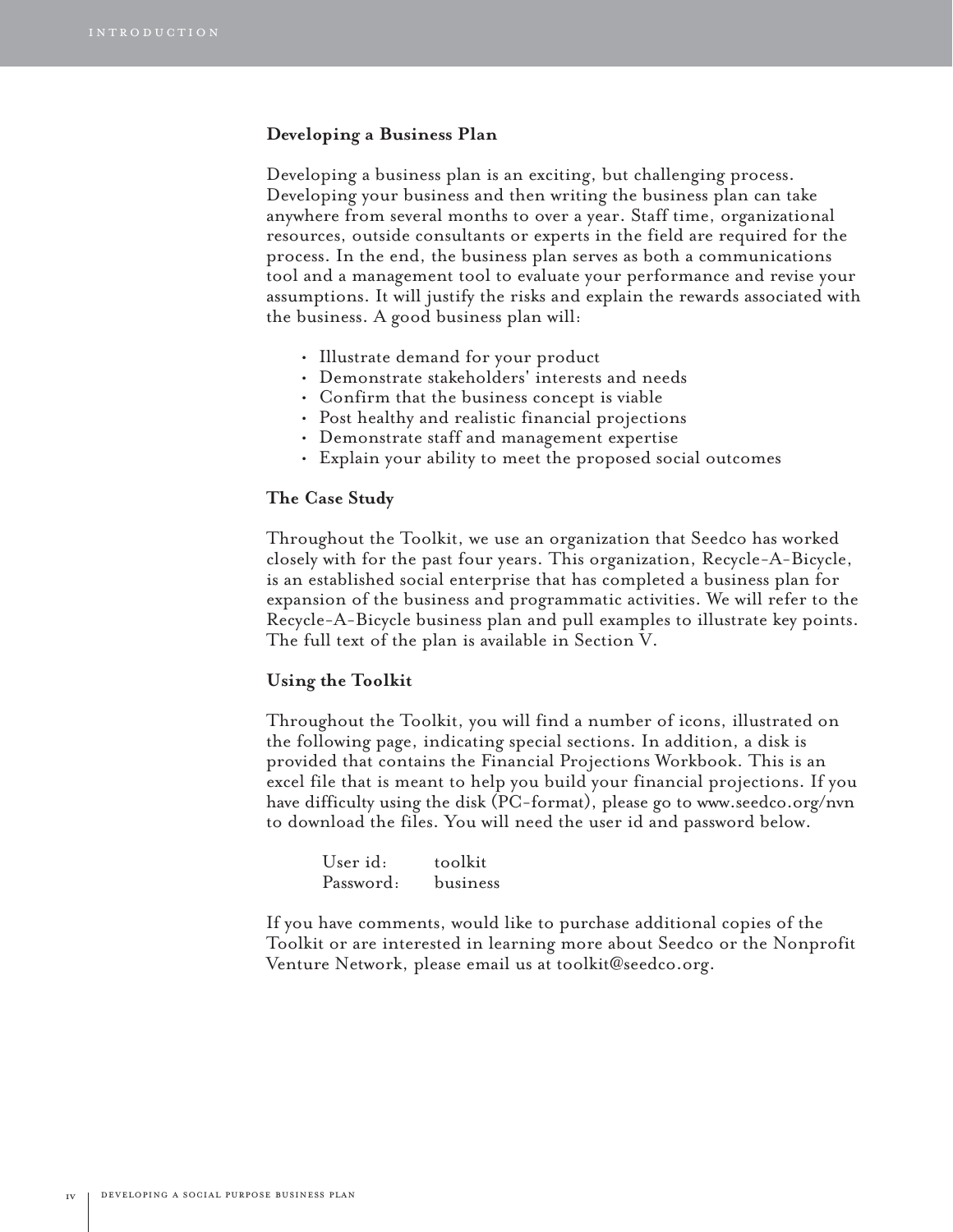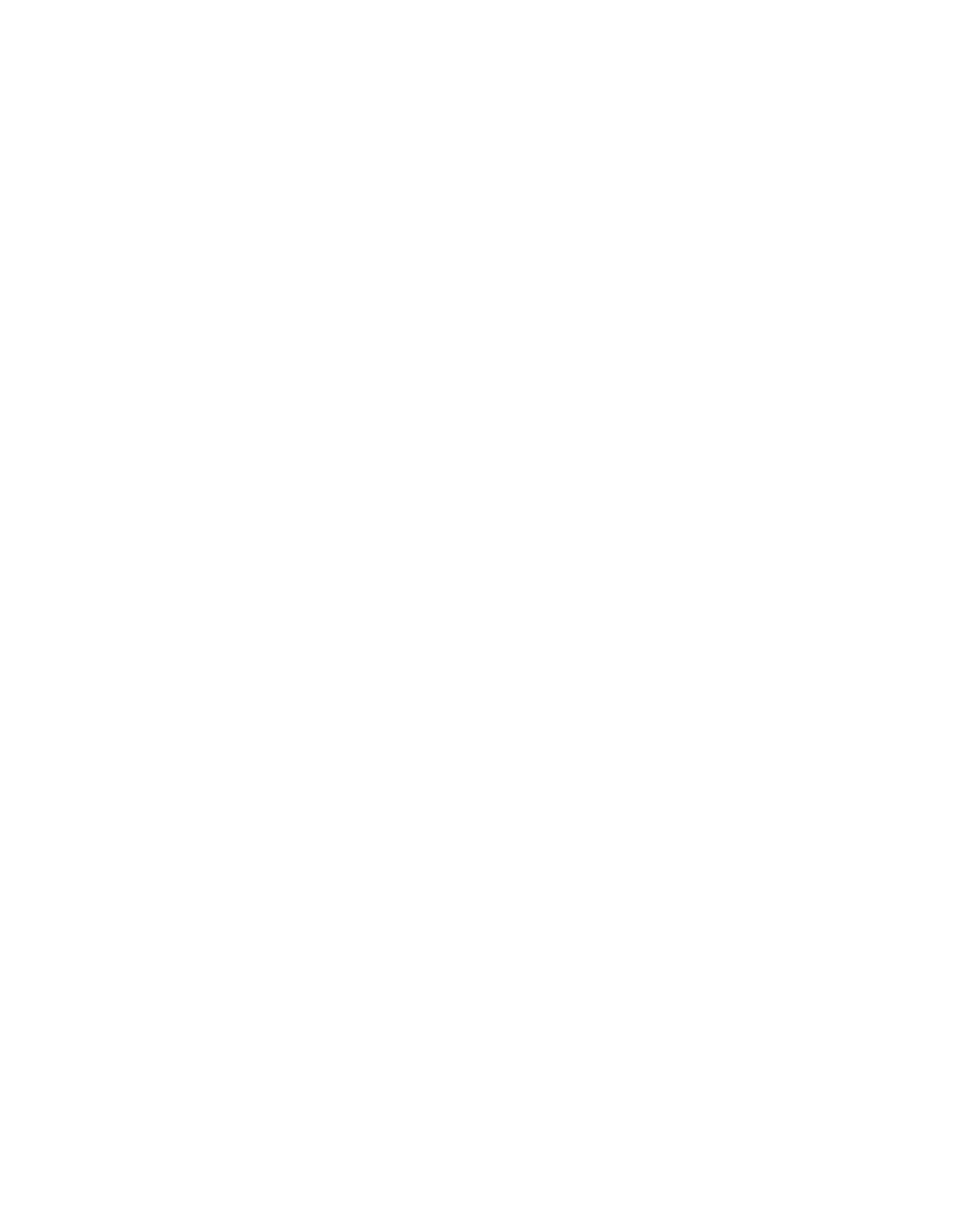## **About Seedco**

Founded in 1986, Seedco provides financial and technical assistance, and management support, for the community-building efforts of nonprofit organizations and small businesses in targeted disadvantaged communities throughout the United States. Working in partnership with local community organizations, universities, and other local and national groups, Seedco develops wide-ranging initiatives that support working families, promote community economic development, and strengthen community-based nonprofits. Seedco's approach focuses on increasing its community partners' capacity to implement high-impact projects that build community and individual assets.

Seedco's programs focus on workforce development, affordable homeownership, and entrepreneurship to achieve our community revitalization goals, including:

- Supporting working families;
- Promoting economic development;
- Strengthening community organizations; and
- Providing creative financing to support program activities.

#### **HOW WE WORK**

Seedco is committed to innovative, high-impact program development and delivery. We provide intensive financial and technical assistance to our networks of neighborhood-based partners, enabling them to launch model projects and realize their community-building goals.

#### **We Build Community Networks**

Central to Seedco's work is the belief that neighborhood organizations are invaluable partners in planning and implementing community and economic development projects. Community-based organizations have the cultural competency and understanding of local needs that are essential in creating meaningful community-building initiatives. As part of our programs, Seedco brings our network of partner organizations together to foster peer learning and collaboration.

#### **We Create, Develop, and Implement Model Projects**

Seedco develops model projects designed to enable community partners to devote their critical resources to program implementation. Model projects may include fully developed business plans and financing strategies, program protocols, and web-based information systems that can be adapted to local needs.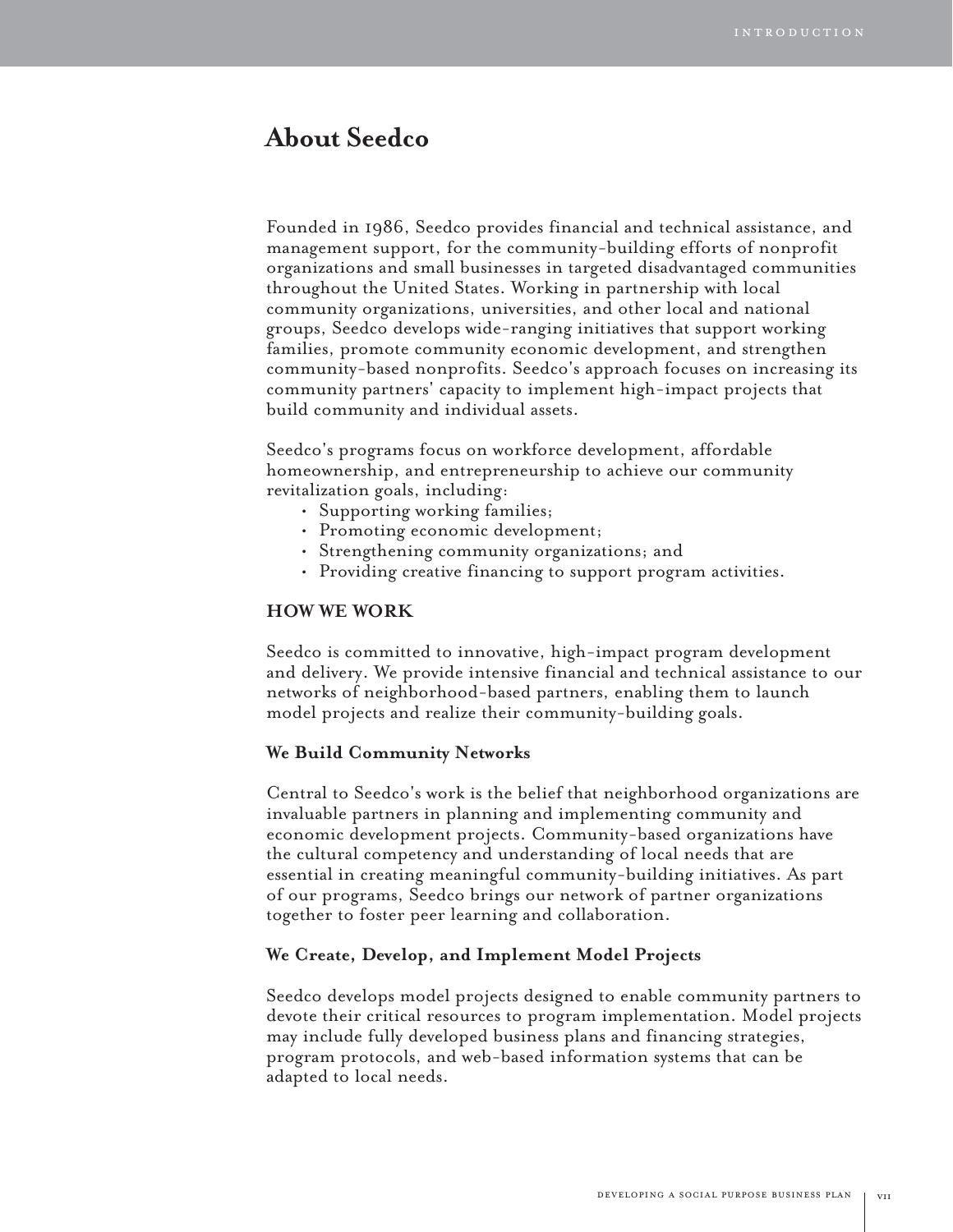#### **We Provide Technical Assistance and Capacity Building**

To help our community partners achieve their goals, Seedco provides intensive technical assistance and capacity-building services, focusing on program implementation that leads to measurable outcomes. One tool that Seedco uses to assist organizations is its Performance Measurement &  $M$ anagement<sup>SM</sup> (PM&M<sup>SM</sup>) process, a technical assistance process that helps organizations plan, measure, improve, and be accountable for programs. PM&M helps managers articulate outcomes, collect data about these outcomes, and use that data to make and implement informed decisions.

#### **We Offer Financial Assistance**

Seedco's Community Development Loan Fund provides low-cost financing for community-based organizations undertaking development activities. We also help community groups gain access to pre-operational and recoverable grants to enable them to absorb some of the early costs associated with developing business plans and other activities that build their organizations' assets. Seedco creates targeted loan products around three program areas: Affordable Homeownership, Workforce Development and Community Economic Development. In response to changing needs in the market, Seedco has launched our WTC Small Business Fund, which includes loan funding for small businesses affected by the September 11th attacks.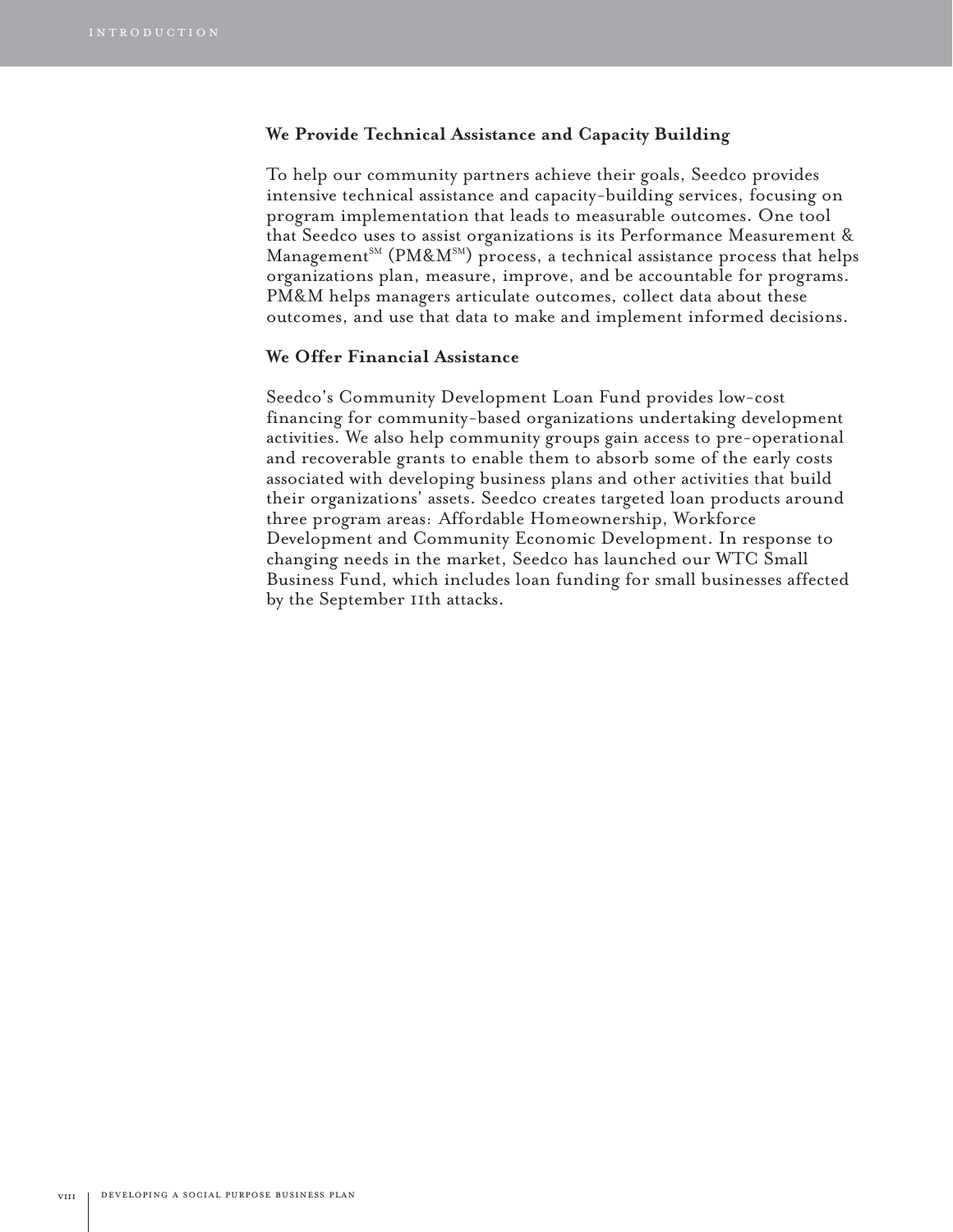## **About Seedco's Nonprofit Venture Network**

The Nonprofit Venture Network (NVN) was established in 2001 with support from the MetLife Foundation, United Way of New York and Mizuho USA Foundation. NVN offers community-based nonprofit organizations a comprehensive package of technical assistance and financing designed to enhance their capacity to launch social purpose businesses. While there are several definitions of a social purpose business, we define it as a business activity started by a nonprofit organization that applies market-based solutions for the purposes of furthering the mission of the organization, generating income, and addressing social needs. In this context, social purpose businesses serve to:

- Promote innovative programs;
- Create job and training opportunities;
- Encourage entrepreneurial endeavors; and,
- Contribute to the financial viability of the parent nonprofit organization.

#### **The Challenge**

In a demanding operating and funding environment, nonprofit organizations must look to new models of generating revenue streams while also fulfilling their expanding missions. Launching a social purpose business is an innovative economic development strategy that has emerged in recent years as a way for community-based nonprofits to do both. Through these ventures, nonprofits can increase their ability to fulfill the organization's mission while serving their constituents in new ways and diversify revenue sources.

Starting a social purpose business venture can pose risks for the sponsoring nonprofit. When a nonprofit launches a new business venture, it strives to earn income and achieve tangible social outcomes. This undertaking can quickly test an organization's culture and management practices. The organization must constantly strive to balance its internal goals of supporting a social mission and generating revenue. NVN helps organizations find that balance through a comprehensive package of technical assistance services and low-cost financing.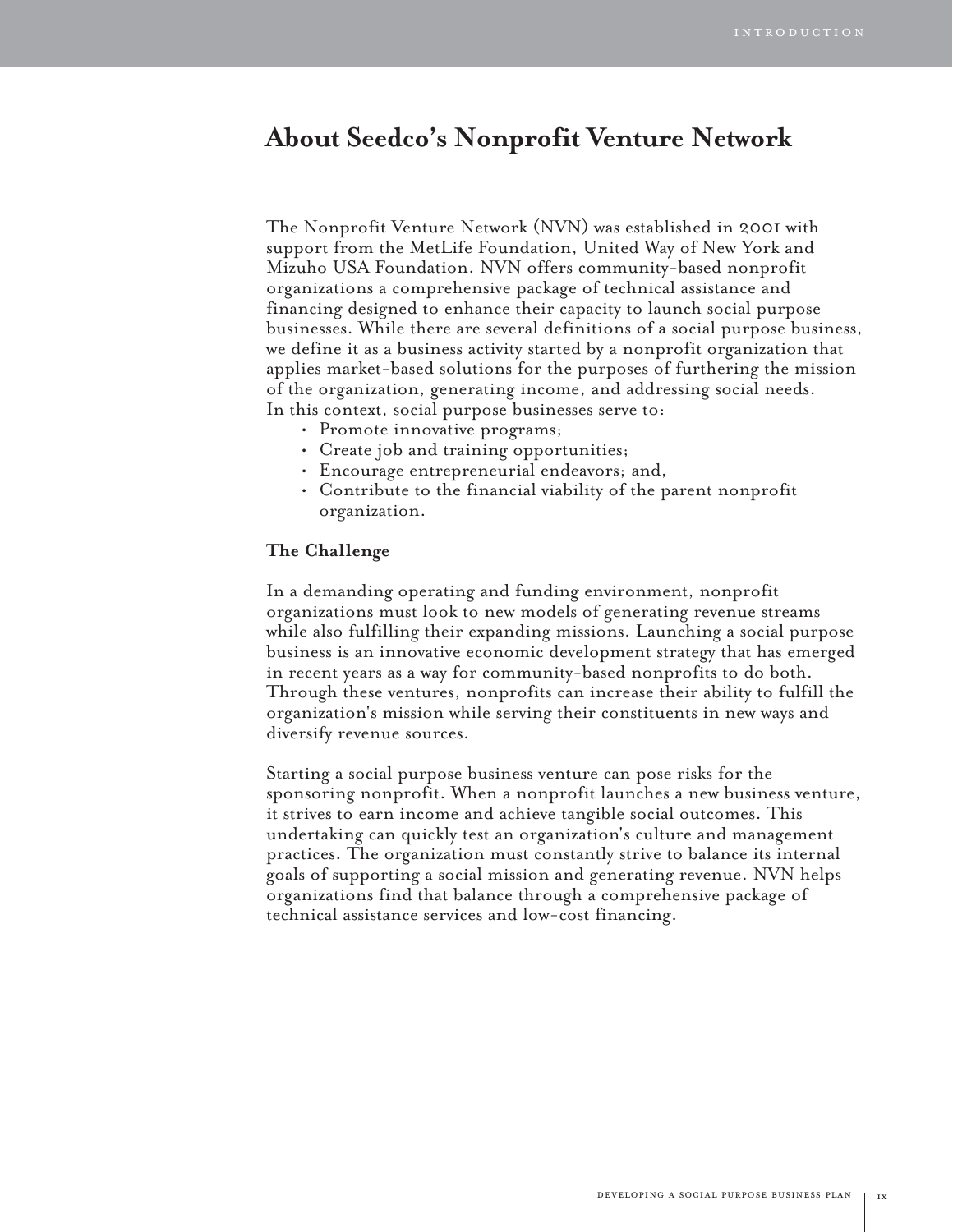#### **The NVN Model**

NVN technical assistance and services are delivered in three phases.

**Phase I: Learning.** This phase provides organizations with assessment and capacity building tools through the MetLife Introductory Workshop Series on Social Purpose Businesses.

**Phase II: Planning.** Organizations that have completed the introductory workshop series are eligible to apply for pre-development grants generally in the range of \$5,000 to \$10,000 through Seedco's Entrepreneurial Assistance Fund, which begins Phase II of the program. Over the course of the year-long grant period, Seedco will work with organizations in group settings and one-on-one to develop a business plan.

**Phase III: Implementation.** Phase III offers grantees access to several forms of financial assistance to support their efforts in pursuing a social purpose business, ranging from grants to below-market loans and nearequity instruments. In order for organizations to move from Phase II to Phase III, eligible organizations must have a business plan and meet Seedco's due diligence requirements.

NVN held its Introductory Workshops Series in New York City and Tampa Bay in Fall 2003 and will bring on new cohorts in 2004. In addition, NVN plans to expand nationally and is exploring opportunities in several new cities.

#### **NVN Grantees**

To date, Seedco has provided funding through the Entrepreneurial Assistance Fund and technical assistance to the following organizations:

**NVN: New York City** 

**Bedford Stuyvesant Restoration Corporation (BSRC)** is developing a multi-purpose technology store, an outgrowth of BSRC's computer access and training program, to offer employment and training opportunities for local youth.

**Brooklyn Children's Museum** is creating a museum store to provide employment and training opportunities for local youth.

**Brooklyn Woods, Inc.** is creating a woodworking business to provide employment and training to low-income and unemployed individuals.

**Center for Alternative Sentencing and Employment (C.A.S.E.S)** explored the creation of a greeting card business targeting the youth market that would develop the artistic and business skills of youth offenders participating in its community alternative sentencing program.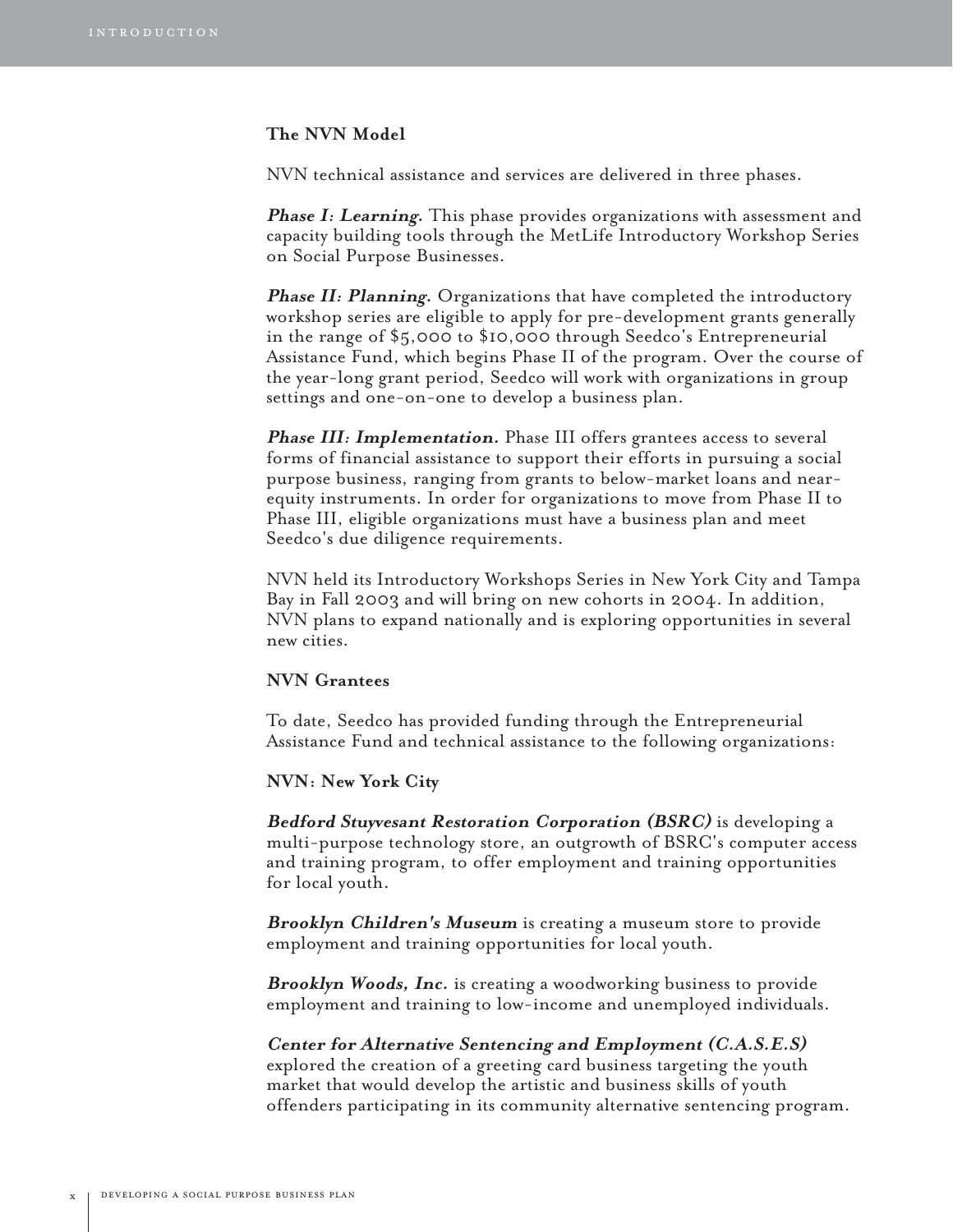**The Children's Village** is developing an automotive repair and gasoline business to provide employment and training to youth in its residential treatment center.

**The CityKids Foundation** will launch MUSE Productions (Making Urban Solutions for Education), a youth development and educational product company specializing in issue-based video curricula and music, as well as youth outcome-measurement solutions.

**The Fifth Avenue Committee** is creating Brooklyn Moves, a transportation and trucking business to provide employment to participants with multiple barriers to employment, including a history of incarceration.

**Gay Men's Health Crisis** is developing a food service business that will serve staff, offer catering to groups using GMHC's office for events and meetings, and provide training and employment to clients who have experienced unemployment due to HIV/AIDS.

**Groundwork, Inc.**, a new Brooklyn-based youth leadership development program, is developing youth-run ventures that will provide community services to youth and families in East New York.

**Harlem Textile Works**, a design and printing business that provides employment training to youth in the textile and fashion field, is planning to expand its operations through new urban designs and additional product lines.

**Managed Work Services of New York**, a joint venture between VIP Community Services and the National Association on Drug Abuse Problems, Inc., provides employment to individuals with histories of alcohol/substance abuse through a temporary employment agency.

**Neighborhood Coalition for Shelter (NCS)**, a Manhattan-based housing provider, is developing an online business to sell donated new and used goods including CDs, DVDs, video games and books. NCS will employ and train homeless and formerly homeless individuals to operate the business.

**New Horizon Courier Service**, an outgrowth of Lenox Hill Neighborhood House's vocational training program, recently closed its courier business that provided employment for formerly homeless individuals.

Pratt Area Community Council is developing a property management business to provide employment and training to residents of low- and moderate-income neighborhoods in Brooklyn.

**Project Reach Youth** in Brooklyn is creating a catering business to provide training in the culinary arts and employment to local youth.